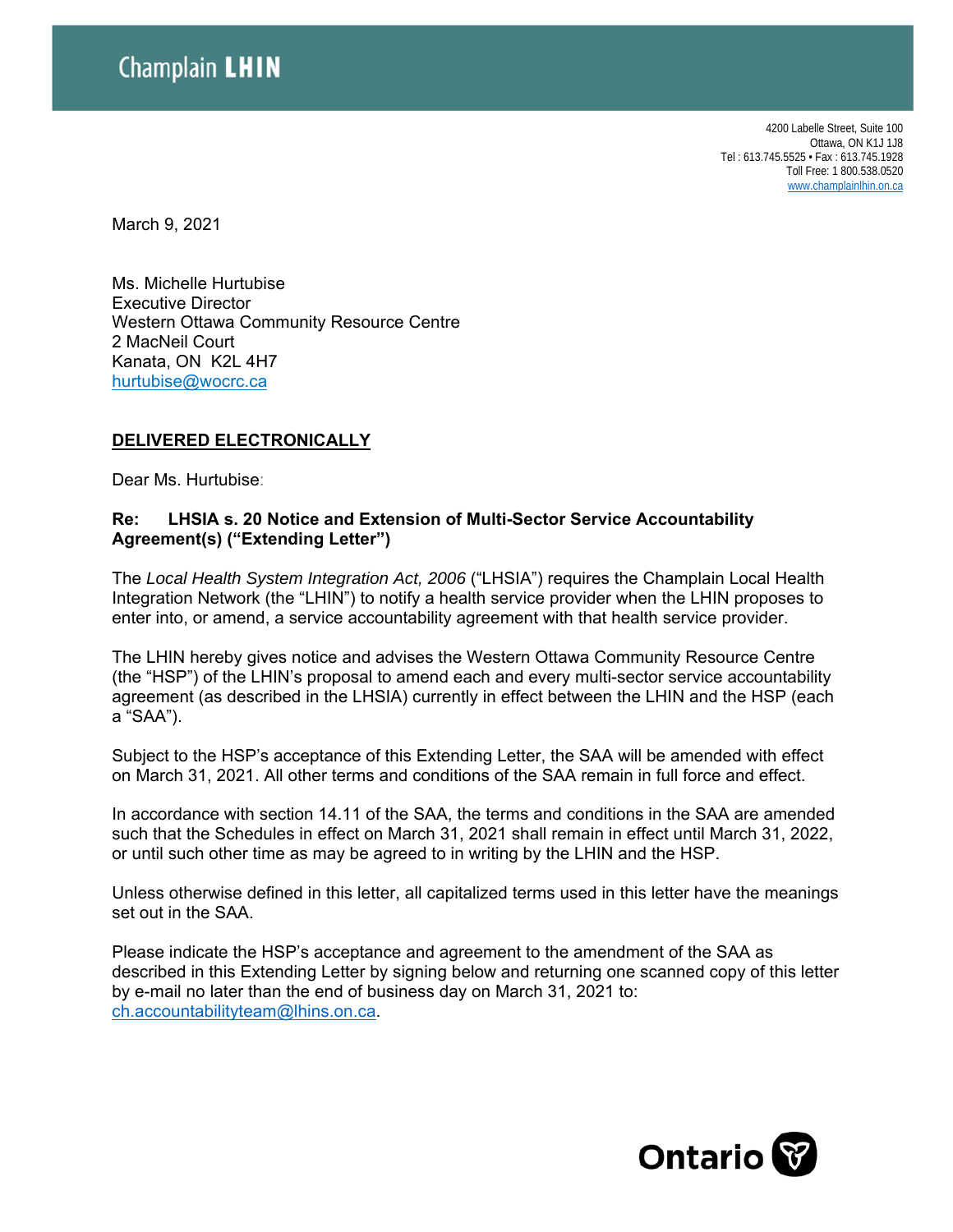The HSP and the LHIN agree that the Extending Letter may be validly executed electronically, and that their respective electronic signature is the legal equivalent of a manual signature. The electronic signature of a party may be evidenced by one of the following means and transmission of the Extending Letter may be as follows:

- 1) a manual signature of an authorized signing representative placed in the respective signature line of the Extending Letter and the Extending Letter delivered by facsimile transmission to the other party;
- 2) a manual signature of an authorized signing representative placed in the respective signature line of the Extending Letter and the Extending Letter scanned as a pdf and delivered by email to the other party;
- 3) a digital signature, including the name of the authorized signing representative typed in the respective signature line of the Extending Letter, an image of a manual signature or an Adobe signature of an authorized signing representative, or any other digital signature of an authorized signing representative with the other party's prior written consent, placed in the respective signature line of the Extending Letter and the Extending Letter delivered by email to the other party; or
- 4) any other means with the other party's prior written consent.

Should you have any questions regarding the information provided in this Extending Letter, please contact Chahinez Bendou, Senior Accountability Specialist at 613-747-3237 or send an email to Chahinez.Bendou@lhins.on.ca.

Sincerely,

Cynthia Martineau Interim Chief Executive Officer of Central East, South East and Champlain LHINs; Ontario Health (East)

- c. Tim Howe, Chair, Board of Directors, Western Ottawa Community Resource Centre
- c. James Fahey, Interim VP Integration, Accountability, Communications & Engagement, Champlain LHIN

Signature page follows